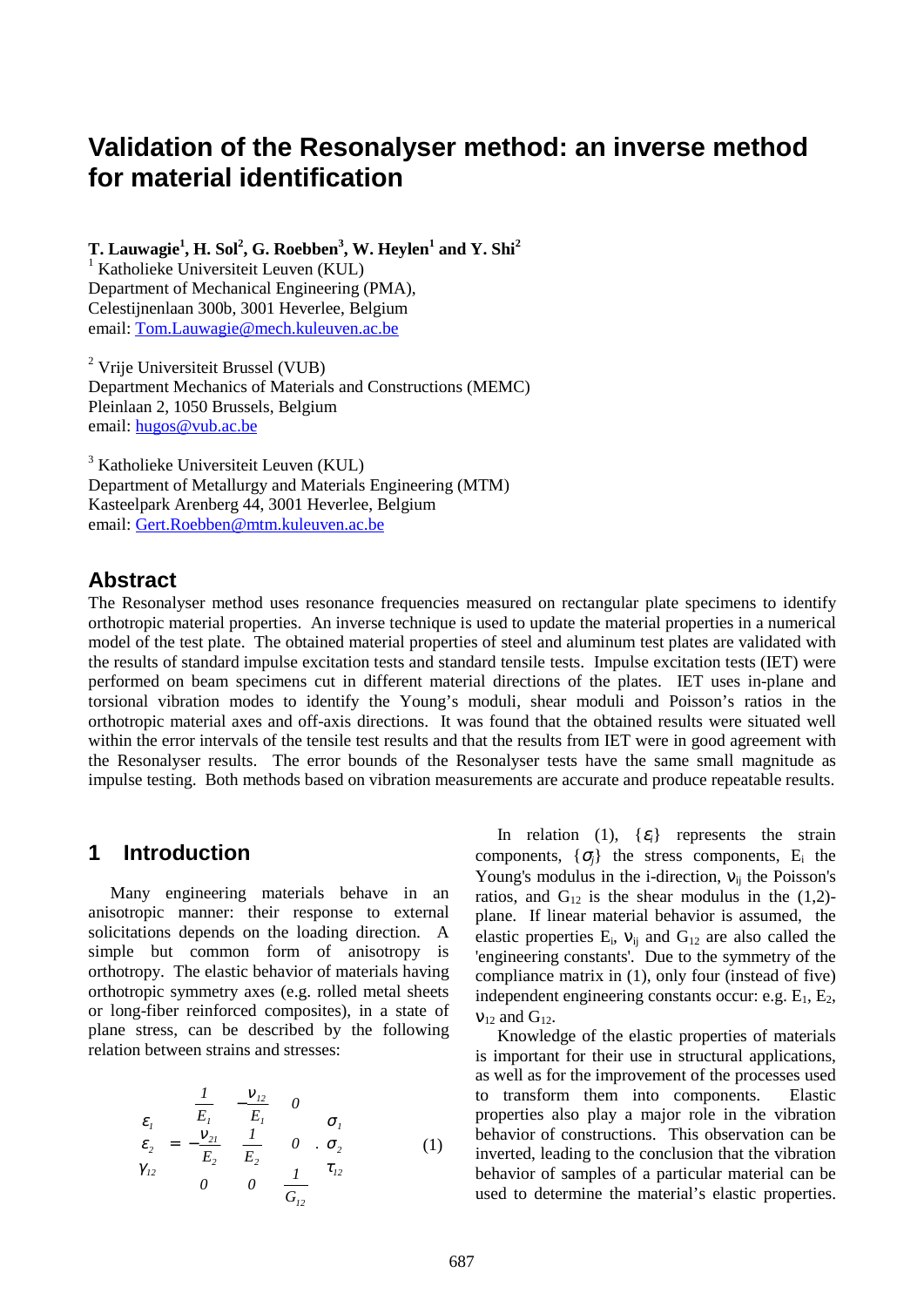The Impulse Excitation Technique (IET) is based on this observation. IET uses analytical formulas to calculate the elastic moduli from the resonance frequencies of a test beam, and serves as an alternative to the more traditional static tests in which a controlled load (or deformation) is applied while monitoring the resulting deformation (or load). Both IET and static tests (e.g. tensile tests) are standard-procedures for assessing the stiffness of an elongated test sample along its long axis (IET: ENV-843-2 and ASTM 1876, tensile tests: E111).

More recently, an inverse method, called "Resonalyser procedure", was developed to determine all four engineering constants for orthotropic materials from the resonance frequencies of rectangular plate samples [1]. In this paper, standard tensile and IET tests are used to validate the accuracy and sensitivity of the Resonalyser procedure for the case of rolled metal sheets.

## **2 Theoretical background**

#### **2.1 The "Poisson" test plate**

The Resonalyser procedure is a mixed numerical-experimental method that aims to identify the engineering constants of orthotropic materials using measured resonance frequencies of freely suspended rectangular plates. Using rectangular plates as test specimen allows the simultaneous identification of  $E_1$ ,  $E_2$ ,  $v_{12}$  and  $G_{12}$ . In addition, the obtained elastic material properties are homogenised over the plate surface and hence suitable as input values for finite element models of structures. Also the amount of machining induced edge damage is reduced when using plate shaped rather than elongated specimens.

The basic principle of the Resonalyser is to compare experimentally measured frequencies with the numerically computed frequencies of a finite element model of the test plate. Such an inverse procedure can only yield good results if the numerical model is controllable and if the elastic properties can be observed through the measured data [2-3]. This requires that in the selected series of frequencies at least one of the frequencies varies significantly for variations of each of the elastic properties. It can be shown that this requirement is fulfilled if the length to width ratio of the test plate *1 E Length*

approximately complies with 
$$
\frac{Length}{Width} = \sqrt[4]{\frac{E_1}{E_2}}
$$
. A

plate with such a ratio is called a 'Poisson test plate'

[4]. This name has been chosen based on the observation that the frequencies of the anticlastic and synclastic modes (figure 1) are particularly sensitive for changes of the Poisson's ratio of the plate material. A (hypothetical) material with a zero value for Poisson's ratio would make the frequencies of the anticlastic and synclastic mode coincide.

Figure 1 gives an overview of the five first mode shapes of a Poisson test plate. The mode shapes of the first three resonances (the torsional, anticlastic and synclastic modes) will always appear in this fixed sequence. The 4th and 5th frequencies coincide for a perfect Poisson plate. Due to inevitable small imperfections the order of the fourth and fifth mode, an orthogonal couple of torsion-bending mode shapes, can not be predicted a priori, and will have to be determined during the experiment.



Figure 1: The first 5 mode shapes of a Poisson test plate.

#### **2.2 Identification of the engineering constants**

A detailed scheme of the Resonalyser procedure is given in figure 2. Starting with estimated initial values, the engineering constants in a finite element model of the test plate are iteratively updated until the first five computed resonance frequencies match the measured frequencies. In the finite element model, the plate dimensions and mass are considered as known quantities and thus fixed values. The four engineering constants are stored in the parameter column *{p}*. The updating of *{p}* is realized by minimizing a cost function *C(p)*:

$$
C(p) = \left\{ f_{exp} - f_{FEM}(p) \right\}^T \left[ W^{(f)} \right] \left\{ f_{exp} - f_{FEM}(p) \right\} + \left\{ p^{(0)} - p \right\}^T \left[ W^{(p)} \right] \left\{ p^{(0)} - p \right\} \tag{2}
$$

in which  $C(p)$  is a  $\mathbb{R}^{NP} \to \mathbb{R}$  cost function yielding a scalar value, *NP=4* is the number of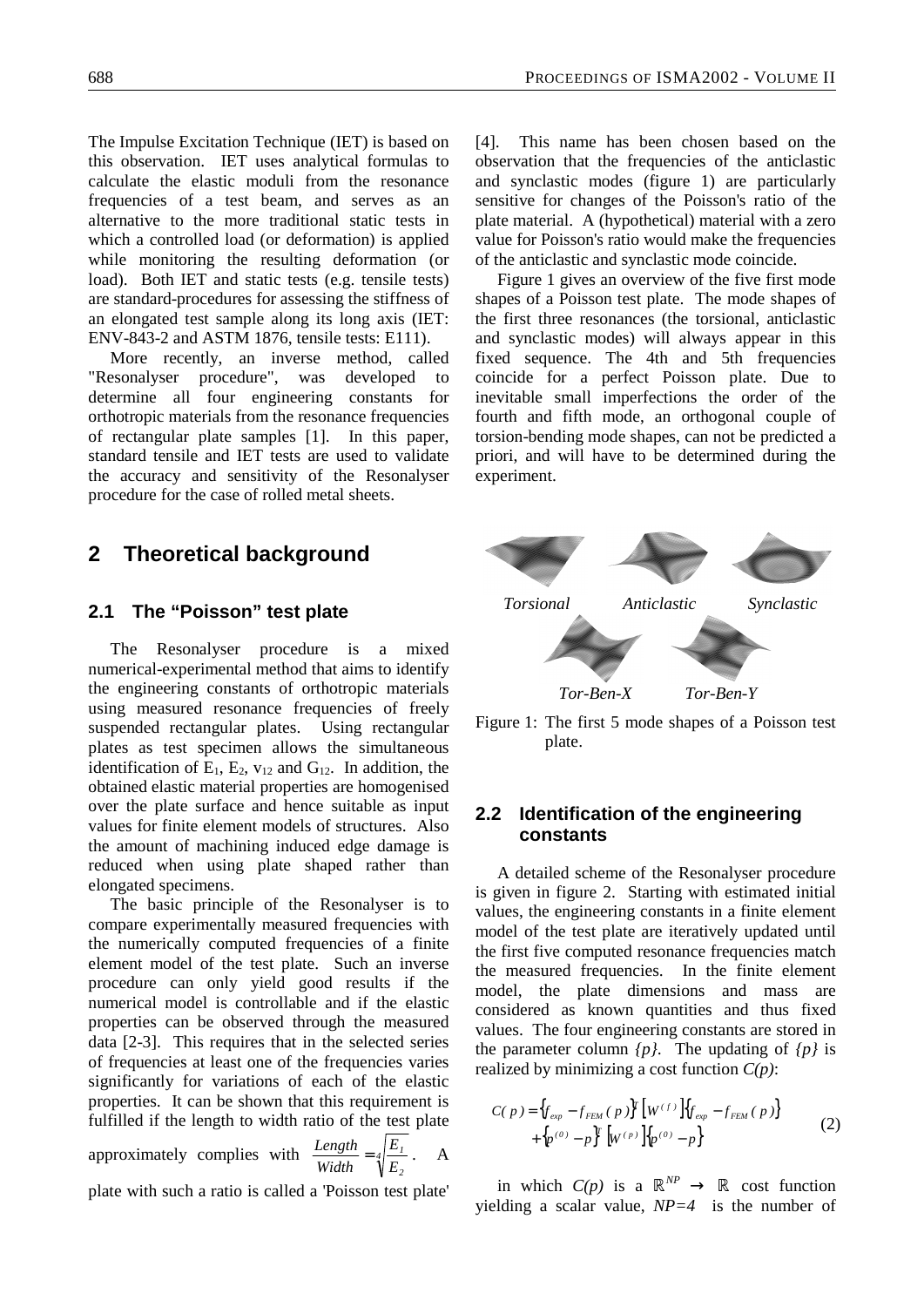

Figure 2: Detailed flowchart of the Resonalyser procedure: material identification by comparing the experimentally measured and computed resonance frequencies of a test plate.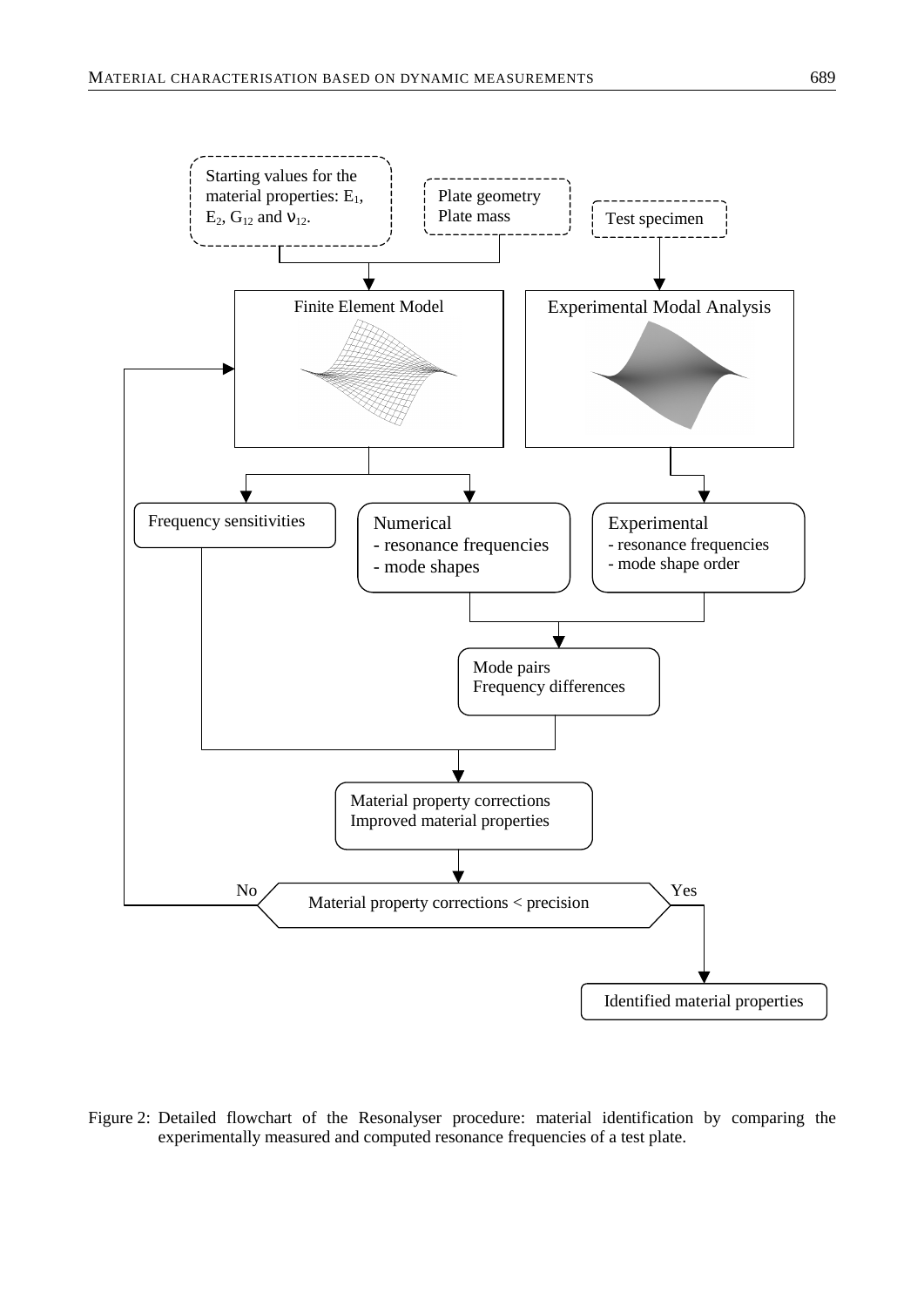material parameters:  $E_1$ ,  $E_2$ ,  $v_{12}$  and  $G_{12}$ ,  $\{p^{(0)}\}$  is a (*NP*×*1)* vector and contains the initial estimates for the material parameters, *{fFEM(p)}* is a *(NF*×*1)* output column containing the *NF=5* computed frequencies using parameter values *{p}*, *{fexp}* contains the *(NF* <sup>×</sup> *1*) measured frequencies,  $[W^{(f)}]$  is a  $(NF\times NF)$ weighting matrix applied on the difference between the measured and the calculated frequency column,  $\left[W^{(p)}\right]$  is a *(NP×NP)* weighting matrix for the difference between the initial parameter column  $\{p^{(0)}\}$  and the parameter column  $\{p\}$ .

The cost function *C(p)* has a minimal value for the optimal parameter values column  $\{p^{(opt)}\}$ . The value of this  $\{p^{(opt)}\}$  can be made independent on the choice of the weighting matrices  $[W^{(f)}]$  and  $[W^{(p)}]$  in the cost function. The choice and role of  $[W^{(f)}]$  and  $[W^{(p)}]$  is discussed, among others, in [2], [5] and [6]. The updating of the initial parameter column toward  $\{p^{(opt)}\}$  by minimization of the cost function is given by the following recurrence formula in iteration step  $(j+1)$ :

$$
\{p^{(j+1)}\} = \{p^{(j)}\} + \left[W^{(p)} + S^{(j)}^T W^{(f)} S^{(j)}\right]^T \times S^{(j)} W^{(f)} \{f_{exp} - f_{fem}(p^{(j)})\}
$$
(3)

In (3) *S* is the sensitivity matrix containing the partial derivatives of the numerical frequencies with respect to the elements of the parameter column.

The numerical model of the test plate is based on the Love-Kirchhoff theory [7]. The applicability of this theory is mainly limited by the thickness of the plate. Traditionally, plates with a length/thickness ratio that exceeds a factor of 50 are considered as sufficiently thin. The tested materials and applied vibration amplitudes, do not violate additional assumptions made by the Love-Kirchhoff theory. Very accurate eight order polynomial Lagrange functions are taken as shape functions in the used numerical finite element model of the test plate [4]. The stiffness matrix of the test plate is evaluated in each iteration cycle using standard finite element procedures with the values of the parameter column *{p}* at that moment [8]. The computed resonance frequencies are obtained by solving a generalized eigenvalue problem composed with the constant mass matrix and the evaluated stiffness matrix [8]. The iteration procedure ends if convergence of *{p}* is reached. The values of the engineering constants in *{p}* after the last iteration cycle are considered as the result of the Resonalyser procedure. The whole identification procedure takes typically less than 5 seconds on a standard pentium-III PC.

# **3 Material Identification**

#### **3.1 Test specimen selection and preparation**

Commercially available 6082 Al-alloy, 304 stainless steel, and CuZn37 brassplates were obtained in the hot-rolled state. The 304 stainless steel is an austenitic steel with as main alloying elements chromium (18.5 %) and Ni (8.5 %). The plate used in this investigation has a thickness of 6 mm. The 6082 aluminium alloy contains as main alloying elements silicon  $(0.7 – 1.3 %)$ , iron  $(0.5 %)$ , Mn  $(0.4 - 1.0 \%)$  and Mg  $(0.6 - 1.2 \%)$ . The plate used in this investigation has a thickness of 5 mm. The tested brass is a Cu  $(62 - 64 \%)$ , Zn  $(35 - 37 \%)$ alloy and contains Ni  $(0.3 \%)$ , Fe  $(0.1 \%)$ , and Sn (0.1 %) as main alloying elements. The used plate had a nominal thickness of 5 mm.

Tensile, Resonalyser and/or IET test samples were produced from single plates of each material. Relatively large samples were cut and carefully machined (to within  $+/-$  0.05 mm) to eliminate or at least reduce the effect of inaccurate sample dimensions on the calculated material properties. The thickness of the samples was not changed: the rolling surfaces were left untouched. The standard deviation of the thickness was 0.013 mm. IET and tensile tests were performed on samples cut along the rolling direction and at the following angles: - 90°, -60°, -45°, -30°, 30°, 45°, 60° and 90°. Plates for the Resonalyser tests had sides parallel to and at 90° with the rolling direction.

#### **3.2 Standard mechanical tests**

The elastic moduli were determined following standard IET and tensile test procedures. IET is based on the measurement of the fundamental flexure and torsion resonance frequencies of slender beam samples. Analytical equations, based on elastic beam theory, relate these frequencies to the Young's and shear modulus while assuming isotropic material behaviour. IET-tests were performed on rectangular beam-like samples of nominal size  $300 \times 24 \times 5$  mm for the aluminium,  $300 \times 30 \times 5$  mm for the brass, and  $300 \times 24 \times 6$ mm for the steel, using the RFDA apparatus (IMCE nv, Diepenbeek, Belgium) described in [9], following the guidelines provided by ASTM E 1876-99 and ENV-843-2.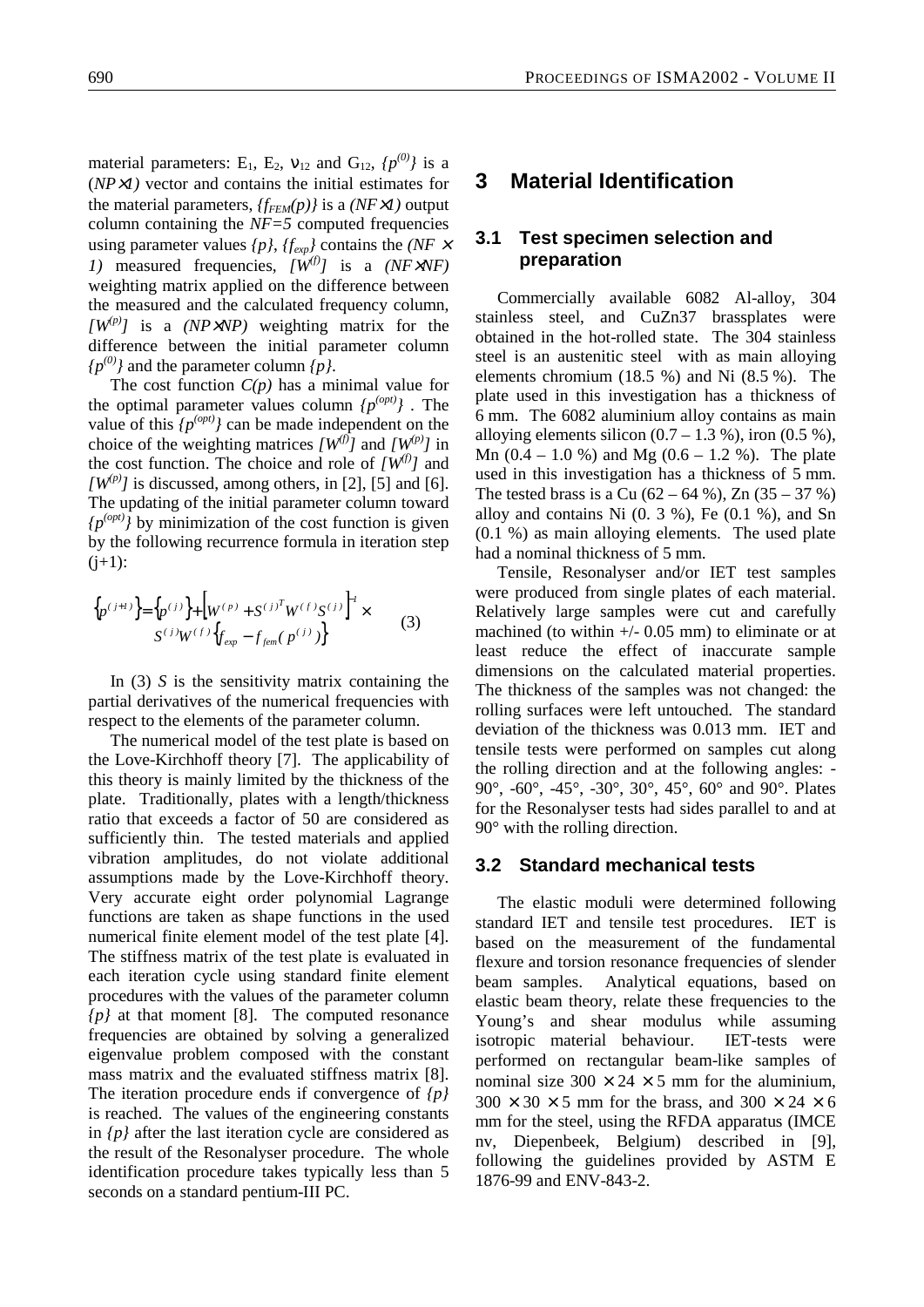Tensile tests were performed on flat dog-bone shaped samples of length 200 mm, 65 mm gauge length and gauge section of  $63 \text{ mm}^2$  for the aluminium and  $73 \text{ mm}^2$  for the steel samples. The strain was determined in a first instance using a clipon extensometer (gauge length 50 mm). Afterwards, tensile tests were repeated on the same samples, now using bi-axial strain gauges, in order to identify Poisson's ratio. For each test, the load was applied and removed periodically, with an increasing amplitude (3, 6 and 9 kN for the aluminum samples, and 2, 4 and 6 kN for the steel samples).

### **4 Experimental Results**

#### **4.1 Impulse Excitation Test**

The Young's modulus was calculated from the fundamental in plane bending frequency (IP-Bending). The shear modulus was calculated from the fundamental torsion frequency of the beam. Figure 3 and 4 show the obtained material properties for different orientations of the test beams.

#### **4.2 Uniaxial tensile tests**

The Poisson's ratios were identified by means of bi-axial strain gauges, while the measurement of the Young's moduli was performed with a clip-on extensometer. The values of the elastic moduli were derived from the stress-strain curves obtained during the loading phase of the test cycle. The measured material properties are plotted in figure 3 and 4.

#### **4.3 Resonalyser tests**

The material properties were obtained with the procedure described in paragraph 2. Table 1 and table 2 compare the measured resonance frequencies with the analytical frequencies of the Resonalyser's FE-model.

|        | Freq. Exp. | Freq. Num. | Difference |
|--------|------------|------------|------------|
| Mode 1 | 177.00     | 176.76     | $0.13\%$   |
| Mode 2 | 267.50     | 267.36     | $0.05\%$   |
| Mode 3 | 339.94     | 339.79     | 0.04%      |
| Mode 4 | 465.35     | 465.88     | $-0.11%$   |
| Mode 5 | 466.09     | 466.62     | $-0.11\%$  |

Table 1: The obtained frequency match and material properties for the aluminum plate.

|        | Freq. Exp. | Freq. Num. | Difference |
|--------|------------|------------|------------|
| Mode 1 | 220.53     | 220.09     | 0.20%      |
| Mode 2 | 322.73     | 322.51     | $0.07\%$   |
| Mode 3 | 400.92     | 400.67     | $0.06\%$   |
| Mode 4 | 562.86     | 563.82     | $-0.17\%$  |
| Mode 5 | 576.96     | 577.86     | $-0.16%$   |

Table 2: The obtained frequency match and material properties for the steel plate.

The Resonalyser method only identifies directly material properties in the direction of the main axes. The off-axis elastic properties of an orthotropic material can be calculated with the following equations [10]:

$$
\frac{1}{E_x} = \frac{1}{E_l} \cos^4 \theta + \left(\frac{1}{G_{l2}} - \frac{2v_{l2}}{E_l}\right) \sin^2 \theta \cos^2 \theta + \frac{1}{E_2} \sin^4 \theta
$$
\n
$$
v_{xy} = E_x \left[ \frac{v_{l2}}{E_l} \left( \sin^4 \theta + \cos^4 \theta \right) - \left( \frac{1}{E_l} + \frac{1}{E_2} - \frac{1}{G_{l2}} \right) \sin^2 \theta \cos^2 \theta \right]
$$
\n
$$
\frac{1}{E_y} = \frac{1}{E_l} \sin^4 \theta + \left( \frac{1}{G_{l2}} - \frac{2v_{l2}}{E_l} \right) \sin^2 \theta \cos^2 \theta + \frac{1}{E_2} \cos^4 \theta
$$
\n
$$
\frac{1}{G_{xy}} = 2 \left( \frac{2}{E_l} + \frac{2}{E_2} + \frac{4v_{l2}}{E_l} - \frac{1}{G_{l2}} \right) \sin^2 \theta \cos^2 \theta
$$
\n
$$
+ \frac{1}{G_{l2}} \left( \sin^4 \theta + \cos^4 \theta \right)
$$
\n(4)

#### **4.4. Comparison of the results**

As opposed to the Resonalyser results, the offaxis properties identified with IET and tensile tests are directly measured. Figures 3 and 4 compare these results with the curves obtained from formula (4) and the Resonalyser procedure.

### **5 Discussion**

The anisotropy of the aluminum material is clearly more pronounced (about 4% difference between minimum and maximum Young's modulus) than that of the investigated stainless steel (less than 2%).

### **5.1 Correlation between the results of the different tests**

For both the aluminum and steel material a good correlation between the results of the Young's moduli in the two main directions obtained with the three different methods is found. However, in the case of the aluminum plate, the Resonalyser procedure results in lower off-axis elastic moduli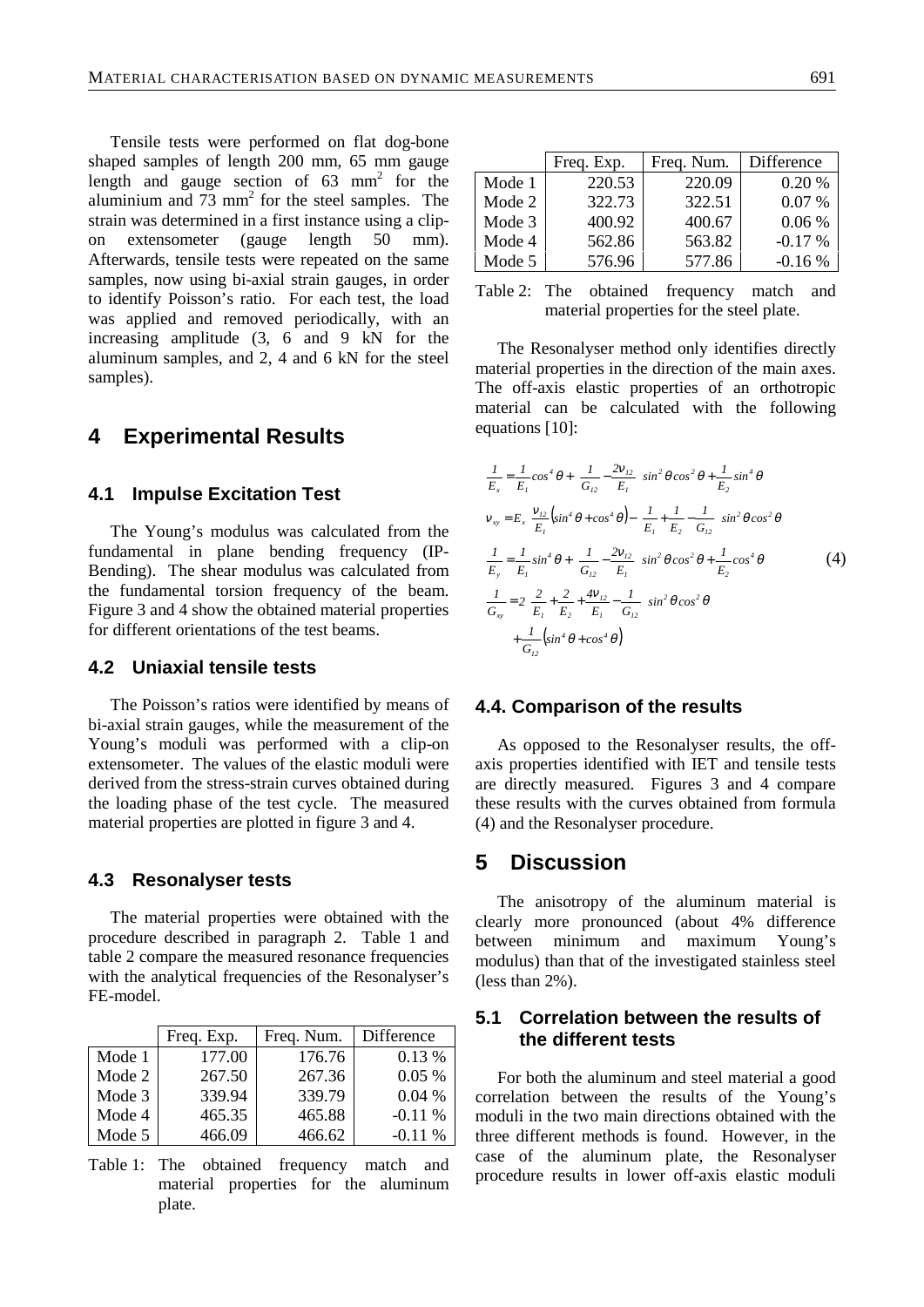

Figure 3: Comparison of the results of the three different methods for the E-modulus, G-modulus and Poisson's ratio ν for aluminum.



Figure 4: Comparison of the results of the three different methods for the E-modulus, G-modulus and Poisson's ratio ν for steel.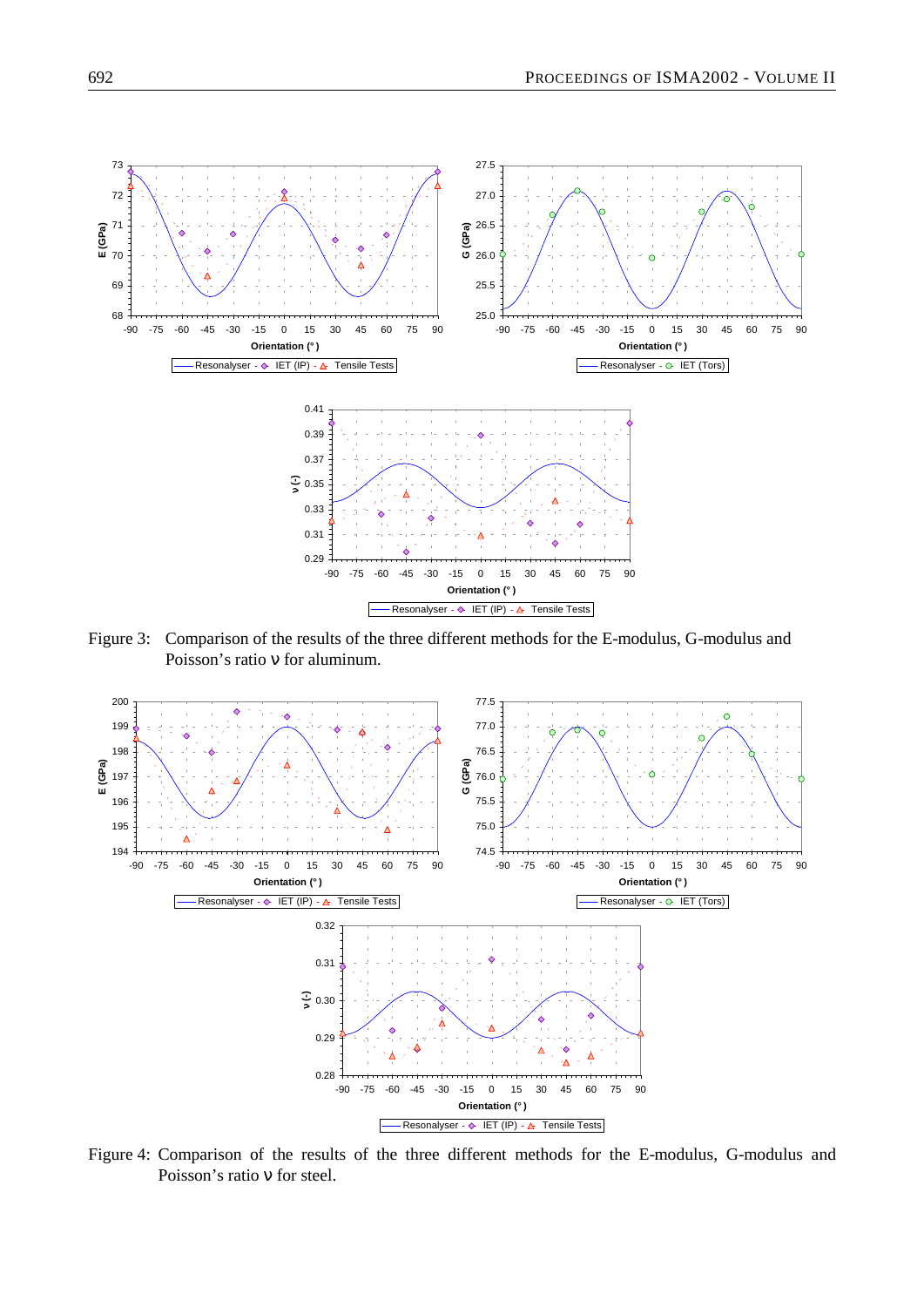than IET. The tensile tests performed on the specimen in the ±45° directions yielded values that were situated between the results of the two dynamic test methods. The spreading on the results of the tensile tests was too high to indicate if IET overestimated or if the Resonalyser method underestimated the off-axis elastic moduli. The steel material was too isotropic to compare the difference between the correlation of the on-axis and off-axis Young's moduli.

For both the aluminum and steel material the values of shear modulus  $G_{12}$  obtained with IET are higher than the values obtained with the Resonalyser method, but there is a good correlation between the values of the shear moduli in the  $+45^{\circ}$ directions.

The comparison between the Poisson's ratios obtained with IET and Resonalyser reveals a complete lack of agreement between the results of these two methods. However, the tensile tests and the Resonalyser procedure reveal the same directional dependency of Poisson's ratio, for the aluminum. IET fails to identify Poisson's ratio for orthotropic materials, since the IET identificationprocedure is based on a relation between Poisson's ratio and the elastic and shear modulus, which only holds for fully isotropic materials.

#### **5.2 Verification**

To verify whether the observed differences of the Young's moduli in the off-axis directions and shear moduli in the on-axis directions are specifically related to the used aluminum material, rather than a more general problem, the Resonalyser method and IET were used to identify the properties of the brass material.

Three IET beams in the  $0^\circ$ ,  $45^\circ$  and  $90^\circ$ directions and one Resonalyser plate  $(300 \times 300 \times 5$ mm) were machined. The brass samples were tested in the same way as the aluminum and steel samples.



Figure 5: Comparison of the Young's moduli obtained with the Resonalyser and IET for the brass material.

The obtained Young's moduli are presented in figure 5. Once again, a good correlation between the on-axis properties is found. As for the aluminum, the Young's moduli found by IET are higher than those found by the Resonalyser procedure. Like in the previous tests, the shear modulus in the zero direction obtained with IET exceeds the shear modulus obtained with the Resonalyser method, figure 6.



Figure 6: Comparison of the shear moduli obtained with the Resonalyser and IET for the brass material.

#### **5.3 The influence of warping**

The Kirchhoff plate theory, used in the Resonalyser's FE-model, assumes that a plane perpendicular to the central plane of the plate before deformation, remains flat and perpendicular to the central plane after deformation. The Kirchhoff thin plate theory does not account for warping deformations caused by shear stresses induced by torsion. For a given set of material properties, this could lead to an overestimation of the resonance frequency of all the torsion modes. The Resonalyser procedure will compensate this effect by artificially reducing the shear modulus. This is exactly what is observed when comparing the IET and Resonalyser results. This could explain why the shear modulus found with the Resonalyser is lower that the shear modulus found with IET. An increase of the shear modulus will also lead to an increase of the off-axis elastic properties calculated with (4).

Further research will be needed to confirm whether warping deformation is really causing the observed differences between the results of the two dynamic measurement methods.